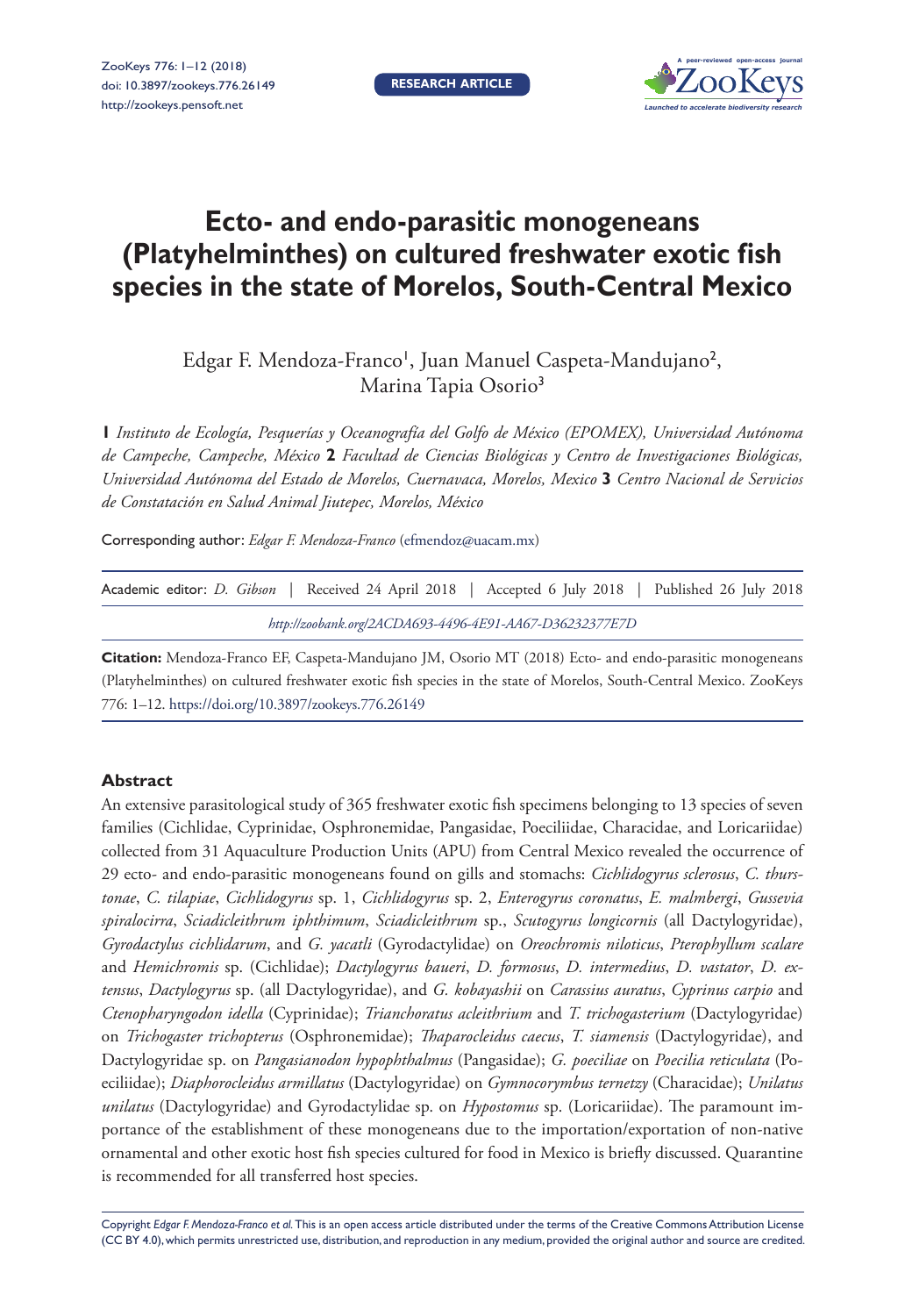#### **Keywords**

characids, cichlids, cyprinids, fish introductions, loricariids, Monogenea, Morelos state, non-native ornamental fish, osphronemids, pangasids, parasites, poeciliids, quarantine, tilapia

## **Introduction**

At a global level, increasing attention is being paid to generate useful ecological indicators that favor invasiveness and geographic range expansion by introduced species (Lavergne and Molofsky 2007, Blackburn and Ewen 2017). Conjointly, introductions of species are rising sharply because of increased trade, transport, travel, and tourism associated with globalization (IPPC Secretariat 2005). Within this context, trade of the non-native ornamental fish industry and/or fish farms for food production, has been the main cause of introductions of fish and their parasites around the world (Barroso de Magalhães and Jacobi 2013, Mendoza et al. 2015). Furthermore, the same industries pose a growing threat to native wildlife if non-native fishes are later released into the wild (see Mendoza-Franco et al. 2012). Culture of non-native ornamental and food fishes represents major activities in the state of Morelos (south-central Mexico) since these fishes are commercially distributed within and outside of Mexico in large quantities (Martínez et al. 2010).

Although non-native aquatic organisms are important to Morelos aquaculture and the economy of the state of Morelos, the aquaculture industry should be made aware of the considerable local, state, and national concern over the potential ecological or economic problems arising from non-native fish introductions and their parasites in natural environments (i.e., parasite transfer and/or fish competition with native species) (Barroso de Magalhães and Jacobi 2013). Recently, a total of 44 helminth species on introduced freshwater fishes were listed for Mexico, of which five are invasive species, i.e., *Cichlidogyrus sclerosus* Paperna & Thurston, 1969 *Dactylogyrus extensus* Mueller & Van Cleave, 1932 and *Gyrodactylus cichlidarum* (Paperna 1968) García-Vasquez & Hansen, 2007 (Monogenea); *Centrocestus formosanus* (Nishigori 1924) Price, 1932 (Digenea) and *Schyzocotyle acheilognathi* Yamaguti, 1934 (Cestoda), all of them introduced with their Asian and African hosts (Tapia Osorio et al. 2014). The present study was conducted to identify the most common ecto- and endo-parasitic monogeneans inhabiting commercially important ornamental and/or food fish species that have been imported into Mexico.

#### **Materials and methods**

Ornamental fish species were collected from 2010 to 2014 from different municipalities (Axochiapan, Ayala, Cuautla, Jiutepec, Jojutla, Tlaltizapan, Tlaquiltenango, Xochitepec, and Zacatepec) located in the state of Morelos. Live fish were examined thoroughly externally under a stereo-microscope before opening the visceral cavity.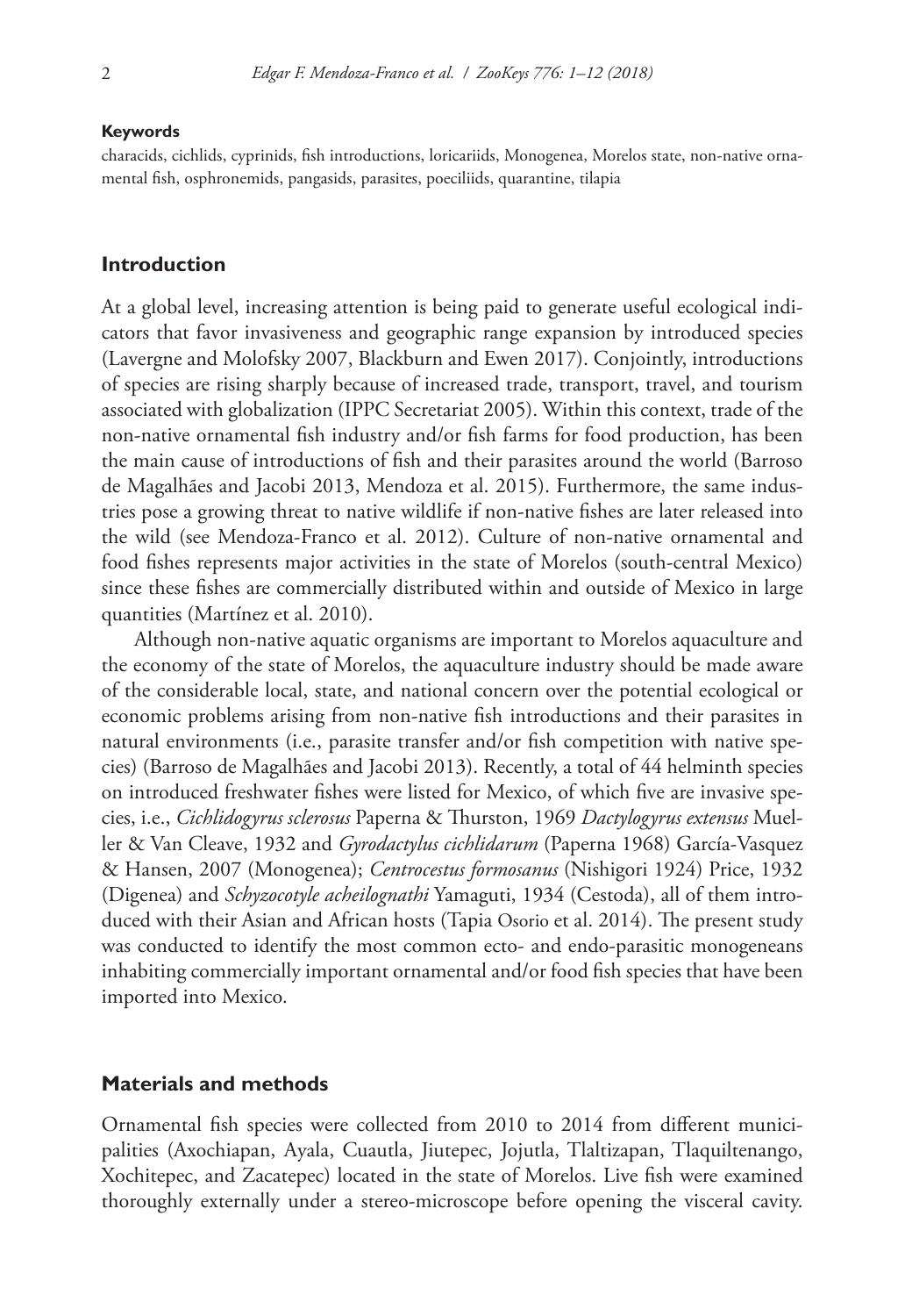Fish were sacrificed by puncturing the brain region and the gills of each fish were removed and placed in vials containing hot 4–5% formalin solution to fix any of the ectoparasites that might be present and labeled with data of each collection site. The internal cavity of each fish was exposed by an incision made along the venter from the anus to mouth. The entire alimentary canal was removed; the interior of the gut was thoroughly examined in situ, then placed in a Petri dish containing hot formalin solution 4–5%, where it was searched for monogeneans (Salgado-Maldonado et al. 2014). Subsequently, all monogeneans specimens were isolated and stained with Gomori's trichrome and mounted in Canada balsam. In addition, some specimens were mounted in a mixture of lactic-acid (LA) and glycerin- ammonium picrate (GAP) and then remounted in Canada balsam as permanent preparations (Mendoza-Franco et al. 2013). Parasite identifications were made using a Leica microscope DM2500 with Nomarski interference contrast and based on descriptions provided in the following references: García-Vásquez et al. 2007, 2015, Jogunoori et al. 2004, Kritsky et al. 1989, Lim 1996, Mendoza-Palmero et al. 2012, Pariselle and Euzet 1995, Yamaguti 1963. Reference specimens were deposited in the National Helminthological Collection of Mexico (**CNHE**). Prevalence (percent of hosts infected), mean abundance (mean number of parasites per examined fish), and intensity range for each monogenean species follows Bush et al. (1997). Host species and common names follow those in the FishBase (Froese and Pauly 2017).

## **Results**

A total of 365 fish specimens of 13 species belonging to 7 families was examined for monogeneans: Cichlidae, Characidae, Cyprinidae, Loricariidae, Osphronemidae, Pangasidae, and Poeciliidae. Twenty-nine monogenean species infecting gills and/or stomachs were identified from hosts species of all families mentioned above from a total of 31 Aquaculture Production Units (APU) from different municipalities located in the state of Morelos (see Table 1 and Figure 1). The prevalence, mean abundance, and mean intensity of infections at each APU of individual species from different hosts are provided in Tables 2–4.

## **Discussion**

Currently, 31 species of exotic monogeneans have been registered in the state of Morelos due to the introduction of their hosts that are cultured either for food or aquariums (present data; Caspeta-Mandujano et al. 2009). This current study on cultured exotic fish species revealed that cichlids (i.e., species of *Oreochromis*, *Hemichromis*, and *Pterophyllum*), harbored the highest number of monogeneans (14 species) followed by cyprinids with seven species of which *Dactylogyrus baueri* Gussev, 1955, *Dactylogyrus formosus* Kulwieć, 1927, *Dactylogyrus intermedius* Wegener, 1909, and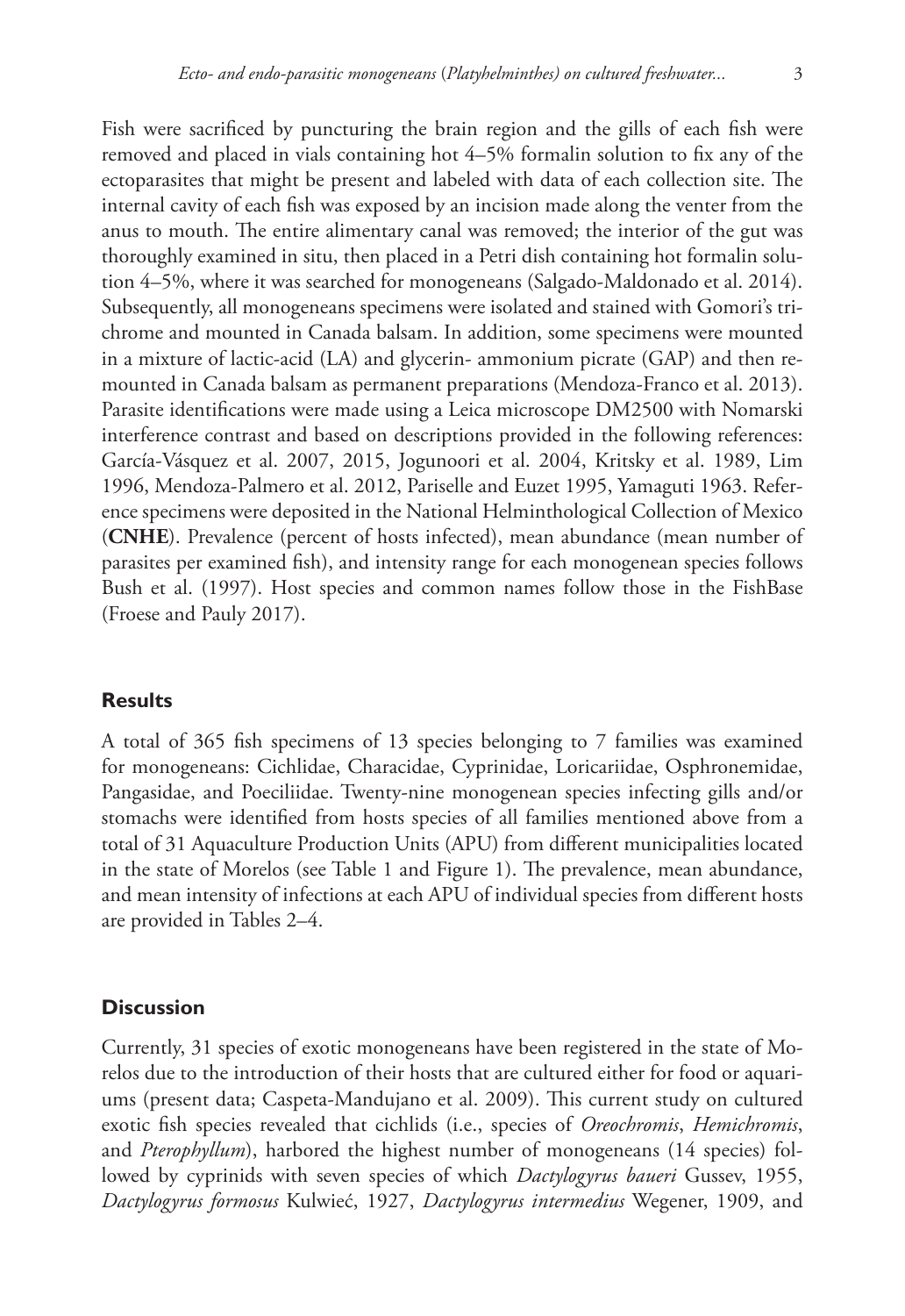Table 1. Ecto- and endo-parasitic monogeneans (Platyhelminthes) on cultured exotic fish from several Aquaculture Production Units (APU) in the state of Morelos, South-Central Mexico.

| Host species/Family       | Monogeneans/CNHE                                                                     | <b>APU</b>                | Municipalities |  |
|---------------------------|--------------------------------------------------------------------------------------|---------------------------|----------------|--|
|                           |                                                                                      | Acuícola Jaloxtoc         | Ayala          |  |
|                           |                                                                                      | El Cifón                  | Zacatepec      |  |
|                           |                                                                                      | 7 Hermanos                | Cuautla        |  |
|                           | Cichlidogyrus sclerosus † /10743                                                     | La cascada                | Tlaltizapan    |  |
| Oreochromis niloticus     |                                                                                      | Acuícola Ayala            | Ayala          |  |
| (Cichlidae)               |                                                                                      | Maricultura Argos         | Zacatepec      |  |
|                           | Cichlidogyrus thurstonae † /10744                                                    | La Cascada                | Tlaltizapan    |  |
|                           | Cichlidogyrus tilapiae† /10745                                                       | Acuícola Ayala            | Ayala          |  |
|                           |                                                                                      | Maricultura Argos         | Zacatepec      |  |
| Oreochromis niloticus     | *Cichlidogyrus sp. 1 <sup>†</sup> /10746<br>*Cichlidogyrus sp. 2 <sup>†</sup> /10747 | Acuícola Ayala            | Ayala          |  |
| Hemichromis sp.           | Enterogyrus coronatus <sup>‡</sup> /10748                                            | Maleny                    | Zacatepec      |  |
|                           |                                                                                      | Acuícola Ayala            | Ayala          |  |
|                           |                                                                                      | Adilene Marisol           | Ayala          |  |
| Oreochromis niloticus     | Enterogyrus malmbergi * /10749-10750                                                 | San Tilapia               | Tlaltizapan    |  |
|                           |                                                                                      | Acuícola de Jiutepec      | Juitipec       |  |
|                           |                                                                                      | Pliego                    | Ayala          |  |
|                           |                                                                                      | San Tilapia               | Tlaltizapan    |  |
| Oreochromis sp.           | Enterogyrus malmbergi ‡ /10751                                                       | La buena Fortuna          | Jojutla        |  |
|                           |                                                                                      | Acuícola Jaloxtoc         | Ayala          |  |
| Oreochromis niloticus     | Gyrodactylus cichlidarum <sup>£</sup> /10756                                         | Centro Zacatepec          | Zacatepec      |  |
|                           | Gyrodactylus yacatli <sup>£</sup> /10757                                             | Centro Zacatepec          | Zacatepec      |  |
|                           | *Gussevia spiralocirra † /10752                                                      | Jesús Madariaga           | Zacatepec      |  |
| Pterophyllum scalare      | *Sciadicleithrum iphthimum † /10753                                                  | El Chino                  | Juitepec       |  |
|                           | *Sciadicleithrum sp. † /10754                                                        | Olascoaga                 | Juitepec       |  |
| Oreochromis niloticus     | Scutogyrus longicornis † /10755                                                      | La Cascada                | Tlaltizapan    |  |
|                           |                                                                                      | Centro de acopio La Perla | Tlaltizapan    |  |
|                           | *Dactylogyrus baueri † /10758                                                        | El Invernadero            | Ayala          |  |
|                           | *Dactylogyrus formosus † /10759                                                      | Los Huajes                | Ayala          |  |
|                           | *Dactylogyrus intermedius† /10760                                                    | Linda Vista               | Ayala          |  |
| Carassius auratus         | Dactylogyrus vastator † /10761-10762                                                 | Platanar                  | Ayala          |  |
| (Cyprinidae)              |                                                                                      | Grupo Carsal              | Ayala          |  |
|                           |                                                                                      | Linda Vista               | Ayala          |  |
|                           |                                                                                      | Los Huajes                | Ayala          |  |
|                           | *Gyrodactylus kobayashii <sup>£</sup> /10765-10767                                   | Grupo Carsal              | Ayala          |  |
|                           |                                                                                      | El Invernadero            | Ayala          |  |
| Cyprinus carpio           | *Dactylogyrus extensus † /10763                                                      | Ornapez                   | Ayala          |  |
| Ctenopharyngodon idella   | *Dactylogyrus sp. † /10764                                                           | Centro Zacatepec          | Zacatepec      |  |
|                           |                                                                                      | Consorcio Lugo-Galeana    | Jiutepec       |  |
| Trichogaster trichopterus | *Trianchoratus acleithrium <sup>†</sup> /10768                                       | Granja Acuícola Foras     | Axochiapan     |  |
| (Osphronemidae)           | *Trianchoratus trichogasterium † /10769                                              | Consorcio Lugo-Galeana    | Jiutepec       |  |
|                           |                                                                                      | Betta Fish                | Xochitepec     |  |
| Pangasianodon             | * Thaparocleidus caecus † /10770                                                     | Betta Fish                | Xochitepec     |  |
| hypophthalmus             | * Thaparocleidus siamensis † /10771-10772                                            | La buena Fortuna          | Jojutla        |  |
| (Pangasidae)              | *Dactylogyridae sp. †                                                                | La buena Fortuna          | Jojutla        |  |
|                           |                                                                                      | Huertas de Cuatla         | Ayala          |  |
| Poecilia reticulata       | *Gyrodactylus poeciliae <sup>£</sup> /10773                                          | Exopez                    | Tlaltizapan    |  |
| (Poeciliidae)             |                                                                                      | Agua Fría                 | Tlaquiltenengo |  |
| Gymnocorymbus ternetzy    | *Diaphorocleidus armillatus†                                                         | Aquafish                  |                |  |
| (Characidae)              | /10774-10775                                                                         | Tropipez                  | Zacatepec      |  |
| Hypostomus sp.            | *Gyrodactylidae sp. £/10777                                                          | Consorcio Lugo-Galeana    | Jiutepec       |  |
| (Loricariidae)            | *Unilatus unilatus † /10776                                                          | Consorcio Lugo-Galeana    | Jiutepec       |  |

 $*$  = new record in Mexico. Site of infection on host:  $\dagger$  = gills lamellae;  $\ddagger$  = stomach;  $\pounds$  = fins.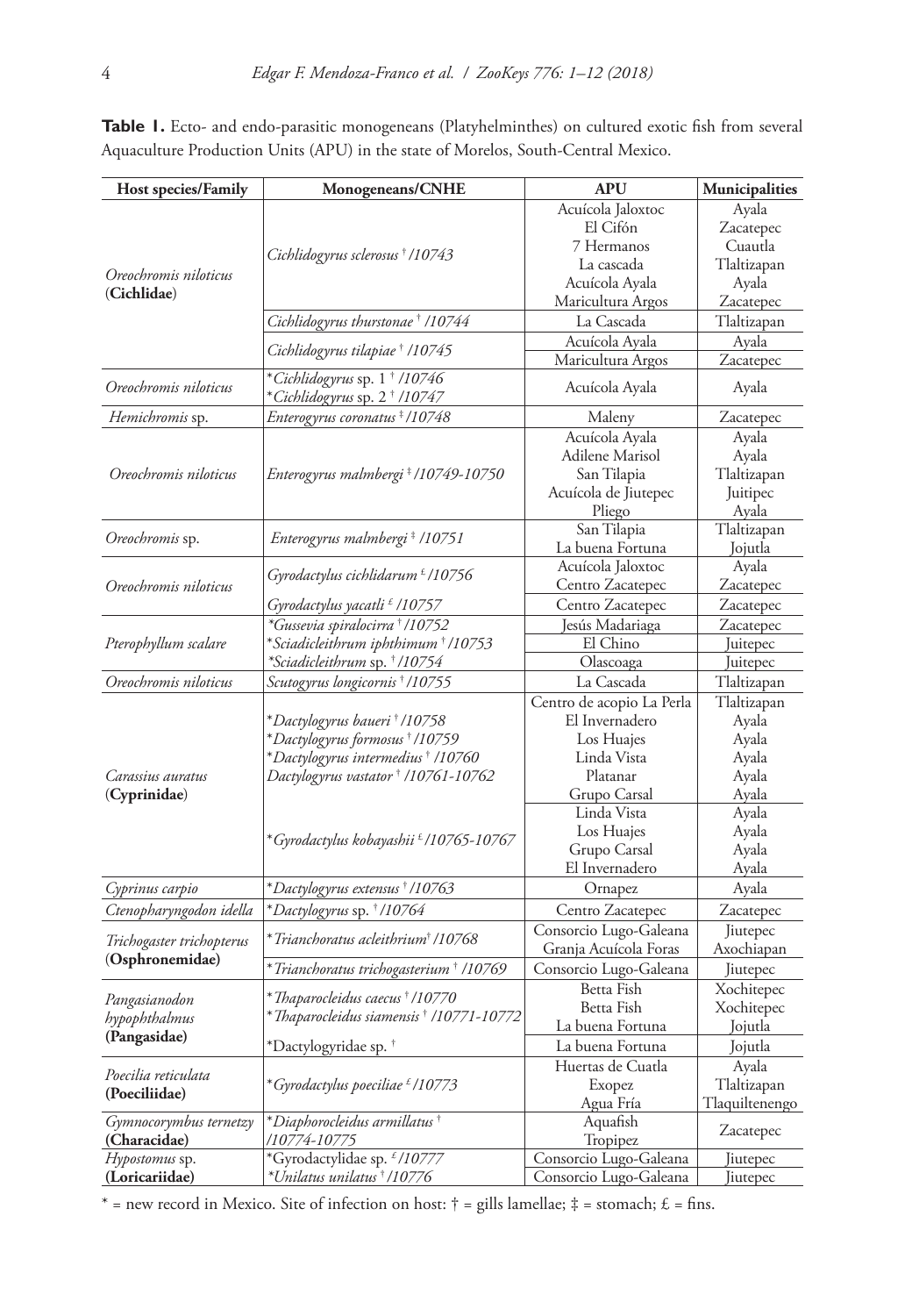

**Figure 1.** Map of the state of Morelos, Mexico showing position of each APU: **1** 7 Hermanos (18°51'49.82132"N; 98°58'01.20211"W **2** Acuícola Ayala (18°45'11.59525"N; 98°56'58.87989"W) **3** Acuícola de Jiutepec (18°52'29.84116"N; 99°09'24.49751"W) **4** Acuícola Jaloxtoc (18°43'56.72740"N; 98°55'20.14003"W) **5** Adilene Marisol (18°35'43.94208"N; 99°01'43.49419"W) **6** Agua Fría (18°33'22.41096"N; 99°00'57.44948"W) **7** Aquafish (18°38'53.20757"N; 99°13'13.80019"W) **8** Betta Fish (18°46'15.00012"N; 99°12'05.44263"W) **9** Centro Zacatepec (18°39'22.70079"N; 99°12'02.36030"W) **10** Centro de Acopio La Perla (18°38'18.23968"N; 99°00'32.15165"W) **11** Consorcio Lugo-Galeana (18°53'48.34681"N; 99°11'13.92251"W) **12** El Chino (18°54'03.35178"N; 99°12'10.27438"W) **13** El Cifón (18°40'42.68111"N; 99°11'26.16448"W) **14** El Invernadero (18°37'11.86468"N; 98°59'37.85120"W) **15** Exopez (18°41'41.78829"N; 99°06'07.81780"W) **16** Granja Acuícola Foras (18°31'07.09460"N; 98°47'54.39963"W); **17.** Grupo Carsal (18°37'21.23567"N; 99°00'05.49462"W) **18** Huertas de Cuatla (18°45'41.45252"N; 98°54'57.10516"W) **19** Jesús Madariaga (18°39'59.91903"N; 99°12'05.85187"W) **20** La Buena Fortuna (18°38'07.31312"N; 99°10'58.58424"W) **21** La Cascada (18°41'06.91860"N; 99°09'05.97650"W) **22** Linda Vista (18°38'11.27728"N; 98°59'41.36454"W) **23** Los Huajes (18°38'01.06064"N; 98°59'39.86312"W) **24** Maleny (18°39'43.43675"N; 99°11'52.86078"W) **25** Maricultura Argos (18°35'50.18775"N; 99°12'16.44262"W) **26** Olascoaga (18°55'43.39346"N; 99°10'40.92078"W) **27** Ornapez (18°45'06.02177"N; 98°59'14.37030"W) **28** Platanar (18°43'30.25259"N; 98°54'30.22690"W) **29** Pliego (18°37'45.93123"N; 98°59'53.99321"W) **30** San Tilapia (18°39'09.51796"N; 99°11'36.53955"W) **31** Tropipez (18°46'10.83544"N; 99°12'05.47184"W).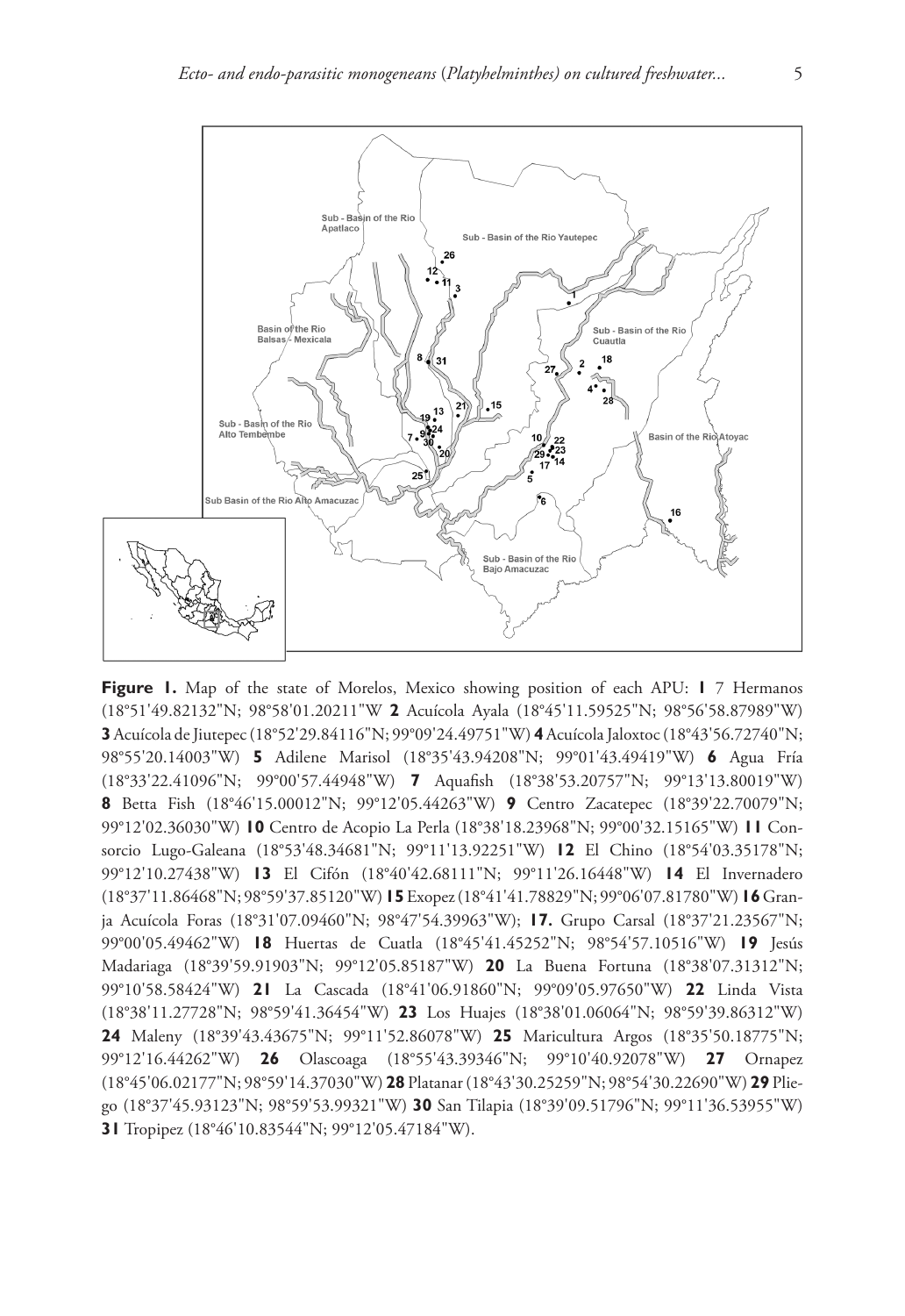| <b>APU</b>              | <b>Hosts</b>                         | Monogeneans              | Inds.        | $P\%$ | MA    | <b>RI</b>    | MI   | <b>IH</b> |
|-------------------------|--------------------------------------|--------------------------|--------------|-------|-------|--------------|------|-----------|
| Maleny                  | Hemichromis sp.                      | Enterogyrus coronatus    | 36           | 50    | 5.14  | $1 - 13$     | 3.6  | 10/20     |
| 7 hermanos              | Oreochromis niloticus                | Cichlidogyrus sclerosus  | 12           | 57    | 1.71  | $2 - 4$      | 3.0  | 4/7       |
| Acuícola de<br>Jiutepec | Oreochromis niloticus                | Enterogyrus malmbergi    | 18           | 50    | 2.57  | $2 - 5$      | 3.6  | 5/10      |
| Acuícola                | Oreochromis niloticus                | Gyrodactylus cichlidarum | 18           | 20    | 2.57  | 18           | 18   | 1/5       |
| Jaloxtoc                | Oreochromis niloticus                | Cichlidogyrus sclerosus  | 13           | 100   | 2.60  | $1 - 7$      | 2.6  | 5/5       |
| Adilene Marisol         | Oreochromis niloticus                | Enterogyrus malmbergi    | 53           | 100   | 7.57  | $2 - 13$     | 5.3  | 10/10     |
| Centro<br>Zacatepec     | Oreochromis niloticus                | Gyrodactylus yacatli     | 15           | 10    | 2.14  | 15           | 15   | 1/10      |
| El Cifón                | Oreochromis niloticus                | Cichlidogyrus sclerosus  | 7            | 40    | 1.00  | $3 - 4$      | 3.5  | 2/5       |
| Acuícola Ayala          | Oreochromis niloticus                | Cichlidogyrus tilapiae   | 159          | 100   | 22.71 | $3 - 37$     | 15.9 | 10/10     |
|                         | Oreochromis niloticus                | Enterogyrus malmbergi    | 6            | 50    | 0.86  | $1 - 2$      | 1.2  | 5/10      |
|                         | Oreochromis niloticus                | Enterogyrus malmbergi    | $\mathbf{1}$ | 10    | 0.14  | $\mathbf{1}$ | 1.0  | 1/10      |
| Pliego                  | Oreochromis niloticus                | Enterogyrus malmbergi    | 2            | 25    | 0.29  | 2            | 2.0  | 1/4       |
|                         | Oreochromis niloticus                | Enterogyrus malmbergi    | 34           | 100   | 4.86  | $1 - 17$     | 8.5  | 4/4       |
| San Tilapia             | Oreochromis sp.                      | Enterogyrus malmbergi    | 23           | 60    | 3.29  | $1 - 7$      | 3.83 | 6/10      |
| La Buena<br>Fortuna     | Oreochromis sp.                      | Enterogyrus malmbergi    | 76           | 76.9  | 10.86 | $2 - 19$     | 7.6  | 10/13     |
|                         | Jesús Madariaga Pterophyllum scalare | Gussevia spiralocirra    | 5            | 10    | 0.71  | 5            | 5.0  | 1/10      |
| El Chino                | Pterophyllum scalare                 | Sciadicleithrum spp.     | 6            | 83.3  | 1.00  | $1 - 2$      | 1.2  | 5/6       |
| Olascoaga               | Pterophyllum scalare                 | Sciadicleithrum sp.      | 9            | 75    | 1.29  | $1 - 4$      | 3.0  | 3/4       |

Table 2. Parameters of infection of monogeneans on cichlids (APU: Aquaculture Production Unit; P%: Prevalence; MA: mean abundance; RI: range of infection; MI: mean intensity; IH: infected hosts).

Table 3. Parameters of infection of monogeneans on hosts of the Cyprinidae (APU: Aquaculture Production Unit; P%: Prevalence; MA: mean abundance; RI: range of infection; MI: mean intensity; IH: infected hosts).

| <b>APU</b>                | <b>Hosts</b>               | Monogeneans             | Inds. | $P\%$ | MA   | RI         | MI    | IН    |
|---------------------------|----------------------------|-------------------------|-------|-------|------|------------|-------|-------|
| Consorcio<br>Lugo-Galeana | Carassius auratus          | Dactylogyrus sp.        | 520   | 100   | 52.0 | $13 - 154$ | 86.7  | 10/10 |
| El invernadero            | Carassius auratus          | Gyrodactylus kobayashii | 525   | 100   | 87.5 | $5 - 314$  | 87.5  | 6/6   |
|                           | Carassius auratus          | Dactylogyrus formosus   |       | 17    | 0.17 | $1 - 8$    | 1.0   | 1/6   |
|                           | Carassius auratus          | Gyrodactylus kobayashii | 28    | 100   | 20   | $0.3 - 54$ | 26.7  | 3/3   |
| Grupo Carsal              | Carassius auratus          | Dactylogyrus vastator   | 5     | 33    | 1.7  | 5          | 5.0   | 1/3   |
| Linda vista               | Carassius auratus          | Gyrodactylus kobayashii | 12    | 20    | 1.2  | $2 - 10$   | 6     | 2/10  |
|                           | Carassius auratus          | Dactylogyrus vastator   | 3     | 10    | 0.3  | 3          | 3.0   | 1/10  |
|                           | Carassius auratus          | Dactylogyrus baueri     | 1     | 20    | 0.2  | 1          | 1.0   | 5/5   |
| Los Huajes                | Carassius auratus          | Dactylogyrus spp.       | 38    | 100   | 7.6  | $2 - 25$   | 7.6   | 5/5   |
|                           | Carassius auratus          | Gyrodactylus kobayashii | 102   | 100   | 20.4 | $2 - 58$   | 20.4  | 5/5   |
| Centro<br>Zacatepec       | Ctenopharyngodon<br>idella | Dactylogyrus sp.        | 100   | 14    | 14.3 | 100        | 100.0 | 1/7   |
| Ornapez                   | Cyprinus carpio            | Dactylogyrus extensus   | 5     | 20    | 0.5  | $2 - 3$    | 2.5   | 2/10  |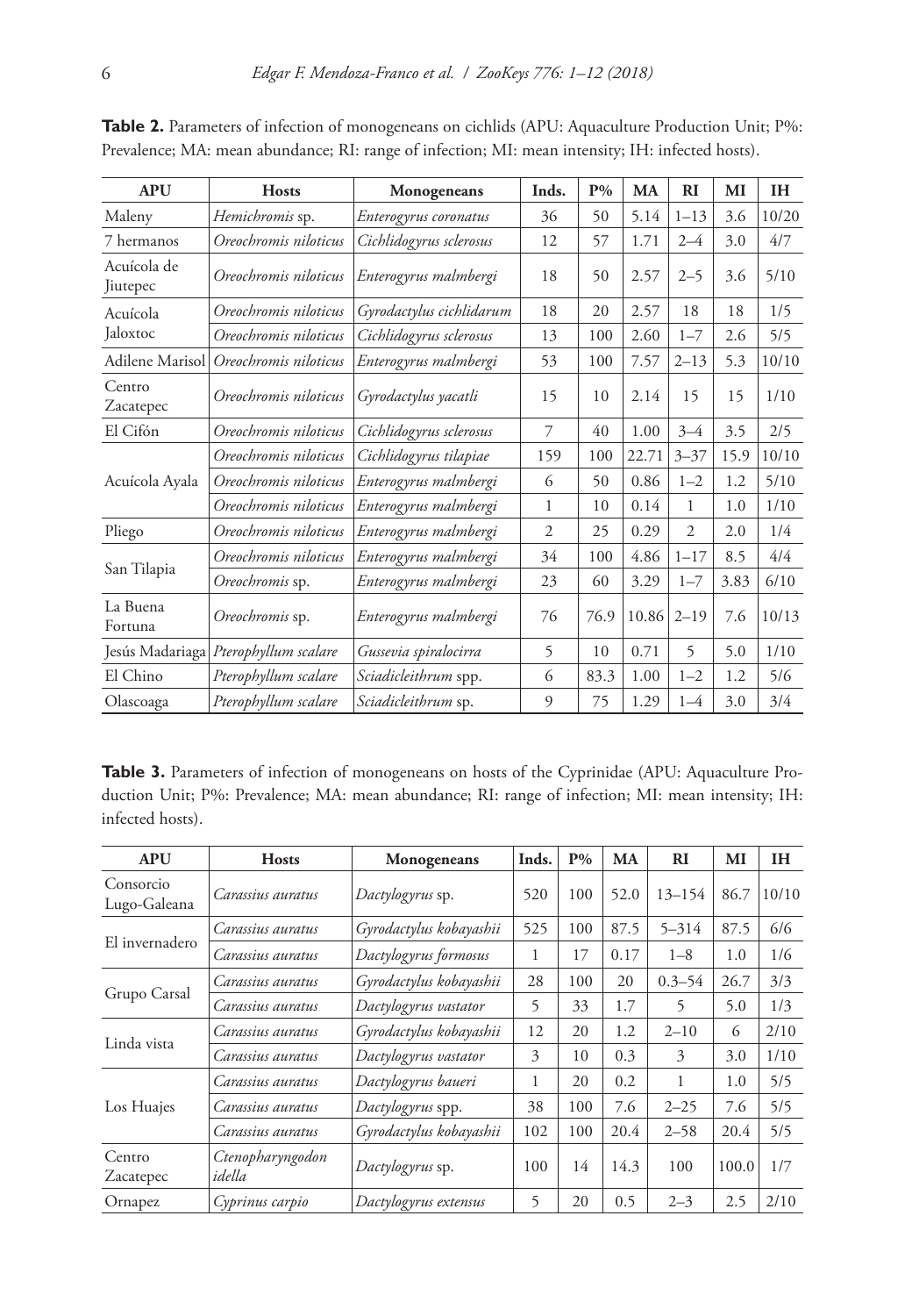| <b>APU</b>                | Host                           | <b>Monogeneans</b>               | Inds. | $P\%$ | MA    | $_{\rm RI}$      | MI     | IH    |
|---------------------------|--------------------------------|----------------------------------|-------|-------|-------|------------------|--------|-------|
| Aquafish                  | Gymnocorymbus<br>ternetzi      | Diaphorocleidus<br>armillatus    | 131   | 100   | 13.1  | $2 - 24$         | 13.1   | 10/10 |
| Tropipez                  | Gymnocorymbus<br>ternetzi      | Diaphorocleidus<br>armillatus    | 698   | 100   | 69.8  | $7 - 217$        | 69.8   | 10/10 |
|                           | Hypostomus sp.                 | Unilatus unilatus                | 15    | 60    | 1.5   | $1 - 11$         | 2.5    | 6/10  |
| Consorcio<br>Lugo-Galeana | Hypostomus sp.                 | Gyrodactylus sp.                 | 14    | 60    | 1.4   | $1 - 8$          | 2.3    | 6/10  |
|                           | Trichogaster<br>trichopterus   | Trianchoratus spp.               | 80    | 75    | 20    | $03 - 54$        | 26.7   | 3/4   |
|                           | Trichogaster<br>trichopterus   | Trianchoratus<br>trichogasterium | 250   | 80    | 25    | $16 - 61$        | 31.3   | 8/10  |
| Granja<br>Acuícola Foras  | Trichogaster<br>trichopterus   | Trianchoratus<br>trichogasterium | 564   | 90    | 56.4  | $1 - 262$        | 62.7   | 9/10  |
| Betta fish                | Pangasianodon<br>hypophthalmus | Thaparocleidus spp.              | 536   | 40    | 26.8  | $1 - 125$        | 67.0   | 8/20  |
| La Buena                  | Pangasianodon<br>hypophthalmus | Thaparocleidus<br>siamensis      | 1000  | 100   | 200   | $130 -$<br>300   | 200.0  | 5/5   |
| Fortuna                   | Pangasianodon<br>hypophthalmus | Dactylogyridae sp.               | 10400 | 100   | 2080  | $1000 -$<br>3000 | 1733.3 | 5/5   |
| Exopez                    | Poecilia reticulata            | Gyrodactylus poeciliae           | 4     | 33    | 0.67  | 2                | 2.0    | 2/6   |
| Agua fría                 | Poecilia reticulata            | Gyrodactylus poeciliae           | 75    | 90    | 7.5   | $1 - 37$         | 8.3    | 9/10  |
| Huertas de<br>Cuautla     | Poecilia reticulata            | Gyrodactylus poeciliae           | 1     | 12.5  | 0.125 | 1                | 1.0    | 1/8   |

**Table 4.** Parameters of infection of monogeneans on characids, loricariids, osphronemids, pangasids, and poeciliids (APU: Aquaculture Production Unit; P%: Prevalence; MA: mean abundance; RI: range of infection; MI: mean intensity; IH: infected hosts).

*Gyrodactylus kobayashii* Hukuda, 1940 are new geographical records in Mexico (see Tables 1 and 3). Despite the great number of parasitological studies on native and/or introduced species of Cichlidae in Mexico (Vidal-Martínez et al. 2001), studies on the parasite fauna of other exotic freshwater fishes, especially on their monogeneans, are relatively scarce. Exceptionally, there have been many reports of species of *Cichlidogyrus* on species of *Oreochromis* (often called tilapia) (see Kritsky et al. 1994, Jiménez-García et al. 2001). Even so, intensity of infection is comparatively high as well as the number of new records of these monogeneans, the latter which continues to grow each year (see Table 3, Mendoza-Franco et al. 2015b). In the present study, the angelfish *P. scalare* (Schultze) and *Hemichromis* sp. were studied for the first time and are shown to be parasitized with *G. spiralocirra* Kohn & Paperna, 1964, *S. iphthimum* Kritsky, Thatcher & Boeger, 1989, *Sciadicleithrum* sp. (new geographical records), and *E. coronatus* Pariselle, Lambert & Euzet, 1991.

Monogeneans usually exhibit high host specificity in comparison with other parasite groups, parasitizing a single or few closely related host species. The only zoogeographic range expansion of exotic monogeneans on native hosts is the discovery of species of *Cichlidogyrus* and *G. cichlidarum* from tilapia on native cichlids and poeciliids, respectively, in natural environments of Mexico (Jiménez-García et al. 2001, García-Vásquez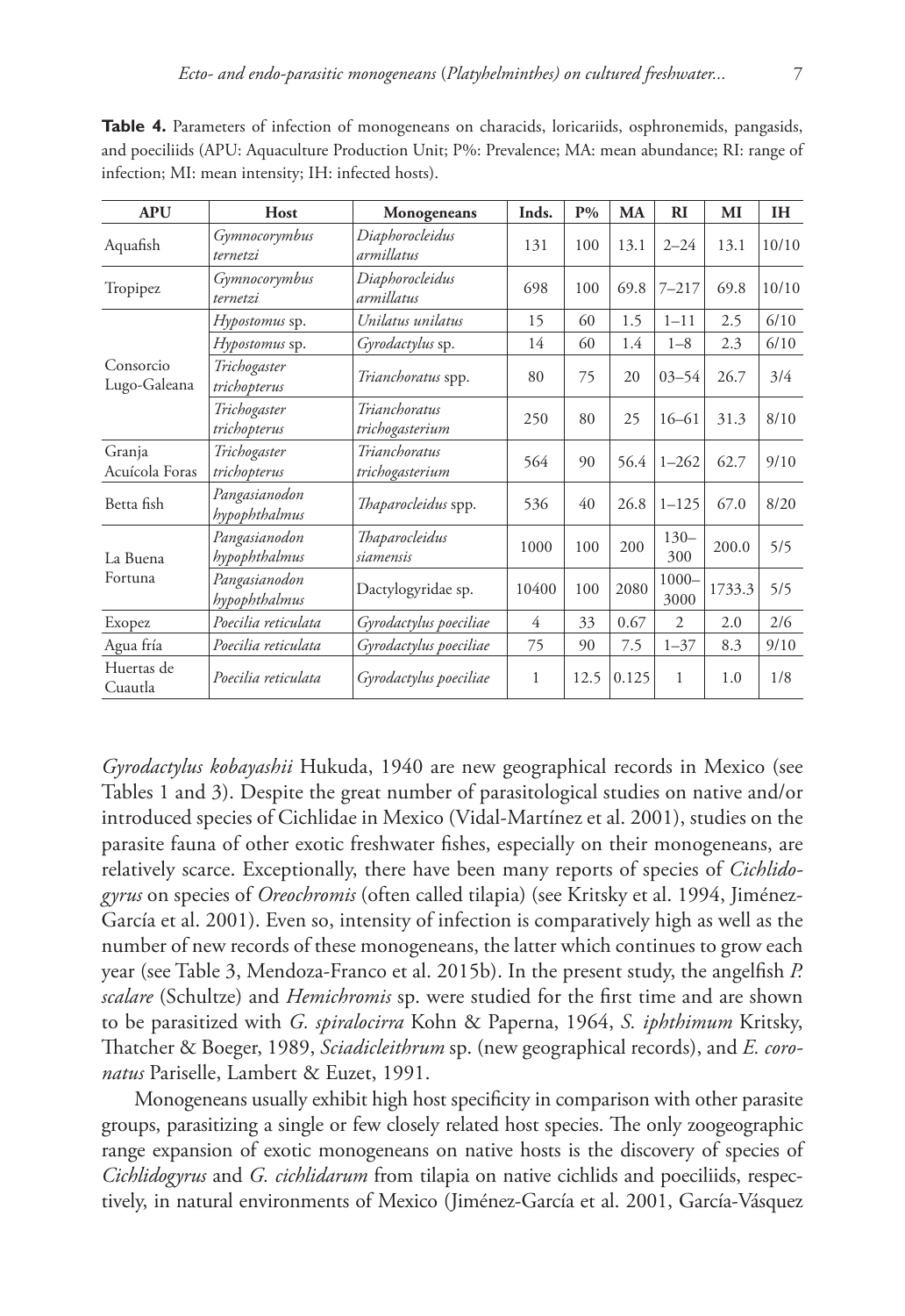et al. 2007, 2017). The present study revealed the highest intensity of infection with *G. cichlidarum* (identified as a tilapia pathogen by García-Vásquez et al. 2017) and *Cichlidogyrus* spp. on *Oreochromis* spp. (see Table 2). Therefore, preventing escape of these tilapia from culture systems due to their monogeneans' ability to infest and persist on other non- or related wild fish is urgently required. Another example of the persistence of monogeneans is seen with the dactylogyrid *Urocleidoides vaginoclaustrum* Jogunoori, Kritsky & Venkatanarasaiah 2004. This monogenean was originally described from fishes introduced to India via the aquarium trade. Its type host, the green swordtail *Xiphophorus hellerii* (Heckel) (Poeciliidae), is naturally distributed in southern Mexico and Central America, where the native profundulid *Profundulus labialis* (Günther) also hosts *U. vaginoclaustrum*. The problem is that *X. hellerii* has been artificially introduced along with *U. vaginoclaustrum* to other hydrological systems such as India and northern Mexico (Jogunoori et al. 2004, Mendoza-Palmero and Aguilar-Aguilar 2008, Mendoza-Franco et al. 2015a) from which other cyprinodontiform hosts could potentially become infected with this parasite. Additionally, in the present study the black tetra *G. ternetzi* (Boulenger) (Characidae) was studied for the first time and is revealed to be highly infested with *D. armillatus* Jogunoori, Kritsky & Venkatanarasaiah, 2004 (Dactylogyridae) (see Table 4). *Gymnocorymbus ternetzi* is native to South America and has been introduced via the aquarium trade to India and Mexico. Currently, there are nine species of *Diaphorocleidus* dispersed on native bryconid and characid (Characiformes) hosts in the neotropics (South and Central America) (Santos et al. 2018). The transfer and/or evidence of extensive cryptic speciation of other monogenean groups from exotic to native or vice versa on closely related hosts in Mexico remains unknown, but that potential exists.

Similarly to the introduced tilapia in Mexico, cyprinids (i.e., *C. idella*) are also widely distributed in the country including habitats located within areas protected for conservation (see Salgado Maldonado et al. 2014). These fishes were introduced to Central America (i.e., Mexico and Honduras) for aquaculture purposes from 1965-1980s (Salgado-Maldonado and Rubio-Godoy 2014, Salgado-Maldonado et al. 2015) and the presence of species of *Dactylogyrus* and *G. kobayashii* (see Table 1, 3) in Morelos might be originally related to these introductions. Poeciliids (known as guppies, mollies, platies, and swordtails) have been studied for ectoparasitic monogeneans in Mexico and mainly gyrodactylids have been reported on the skin and/or gills on these fishes (García-Vásquez et al. 2015). Currently, there are 11 gyrodactylid species described and/or reported from poeciliids. Only species of *Urocleidoides* (Dactylogyridae) have been reported on the gills of the poeciliids of the two-spot livebearers *Pseudoxiphophorus bimaculata* (Heckel), *X. hellerii*, and *Poeciliopsis retropinna* (Regan) from Mexico and Panama (Mendoza-Franco et al. 2015). In the present study, *G. poeciliae* Harris & Cable, 2000 was found for the first time on the guppy *Poecilia reticulata* Peters from Mexico (see Tables 1, 4). This monogenean species has been reported on *Poecilia caucana* (Steindachner) and *P. reticulata* from their natural ranges of distribution (Venezuela and Trinidad, respectively). Among all species of *Gyrodactylus* mentioned above, only *G. bullatarudis* Turnbull, 1956 and *G. turnbulli* Harris, 1986 have been reported on six poeciliid host species (*Gambusia*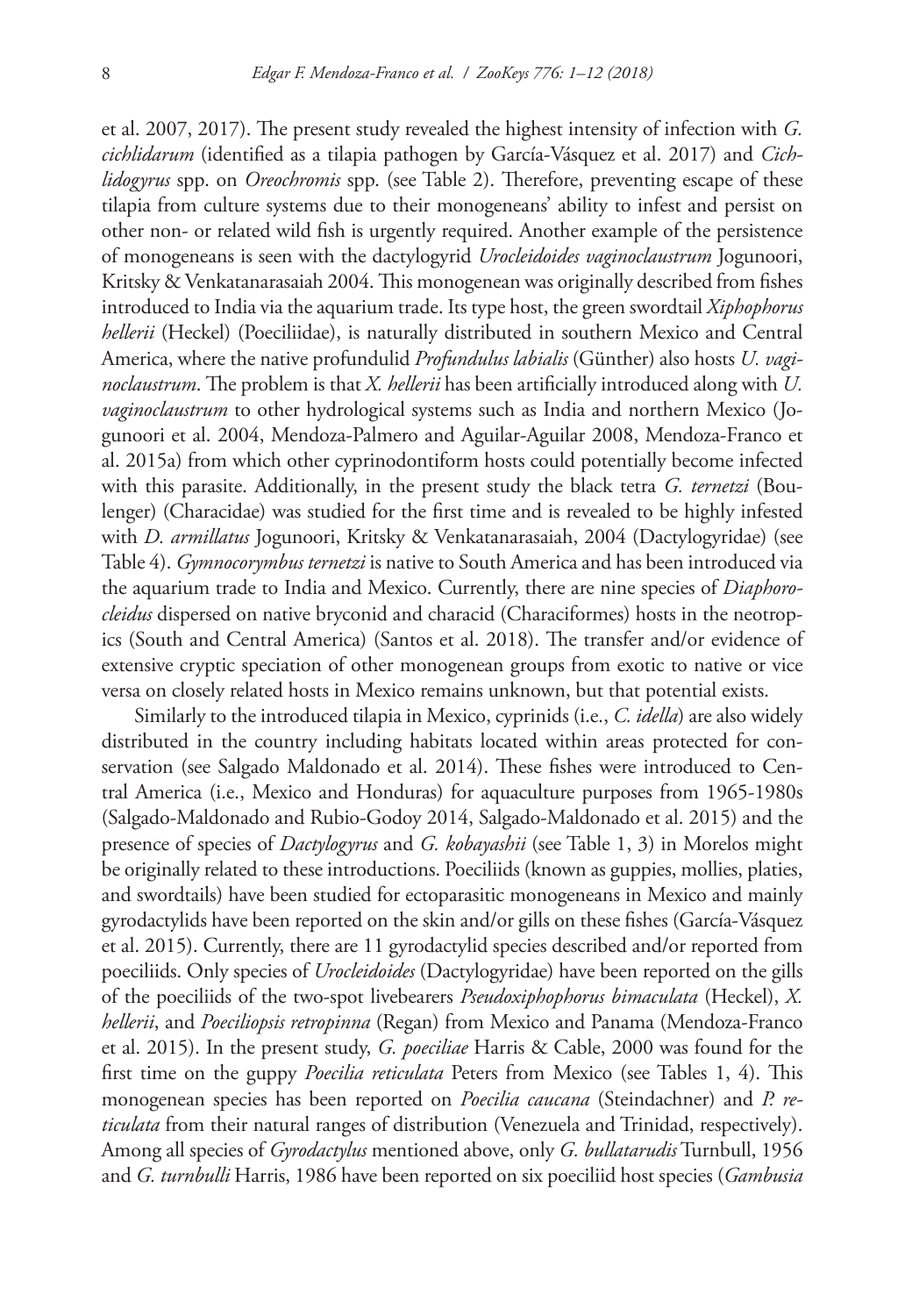*holbrooki* Girard, *Poecilia sphenops* Valenciennes, *P. reticulata*, *P. bimaculata*, *Poeciliopsis* sp., and *X. hellerii*) from Mexico, Canada, Costa Rica, Peru, Trinidad, Australia, and Singapore (see García-Vásquez et al. 2015). Given the low host specificity of both gyrodactylid species and the invasive characteristic of poeciliids, the potential transfer of these gyrodactylids to native poeciliids and other ecologically-associated hosts in Mexico is high (see García-Vásquez et al. 2017, Mendoza-Franco et al. 2015).

The African tilapia (Cichlidae) and the Asian catfish (Pangasiidae) are both freshwater whitefish aquaculture species that potentially compete for similar markets. In fact, in 2013 Mexico was recognized as the second largest importer of pangasius fillet in the world (Martínez et al. 2016). No analysis concerning the environmental impact of the introduction of these latter fishes and their parasites from Vietnam into Mexican aquaculture and/or in wild habitats (Martínez et al. 2016) has been made. *Pangasianodon hypophthalmus* (Sauvage) was studied for the first time in the present study and it revealed to be parasitized with three monogenean species: *Thaparocleidus caecus* (Mizelle & Kritsky, 1969) Lim 1996, *T. siamensis* (Lim 1990) Lim, 1996, and Dactylogyridae sp. (Table 4). Finally, Loricariids, otherwise known as plecos (species of *Hypostomus*) are very popular ornamental freshwater fish naturally found in tropical South America, Panama, and Costa Rica. In Mexico, *Hypostomus plecostomus* (L.) was introduced into the Balsas Basin (see geographic position in Figure 1) to control macrophytes and algae, and are now established in multiple water bodies (Ramírez-Morales and Ayala-Pérez 2009). The only report of a gill monogenean species on an introduced pleco to Mexico is that of *Heteropriapulus* sp. (Dactylogyridae) on the Amazon sailfin *Pterygoplichthys pardalis* Castelnau from the Reserva de la Biosfera Montes Azules (BRMA) in the state of Chiapas (Mendoza-Franco et al. 2012). The present study provides two new monogenean records for Mexico, Gyrodactylidae sp. and *Unilatus unilatus*, the latter belonging to the Dactylogyridae which was previously reported on the snow pleco *P. anisitsi* Eigenmann and Kennedy and on *Plecostomus* sp., from Brazil and Peru, respectively (Mendoza-Palmero et al. 2012).

The fish examined in the present study are ornamental and/or for food production that are commercialized in Mexico. Results clearly show that importation of these fish can carry several monogeneans, both ecto- and endo-parasitic species, which could infect other related fish in systems they invade. Therefore, determining the occurrence of parasitic species will help provide better aquaculture conditions and will help to solve some of the problems faced by fish farmers. In the literature, there are a number of reports dealing with the introduction of parasites by ornamental fish from which the consequences of parasite introduction can be detrimental to native fish. For example, epizootics that may lead to extensive mortality (i.e., *D. vastator* on cyprinids, see Cone 1999) as shown for several species of monogeneans introduced into farms or aquariums, and from there to natural populations (Bakke et al. 2002, 2007; García-Vásquez et al. 2017). In addition to the identification of invasive host fish species, it is recommended that all freshwater fish imported into the country for food (farmed) or ornamental purposes must comply, at least, with quarantine regulations.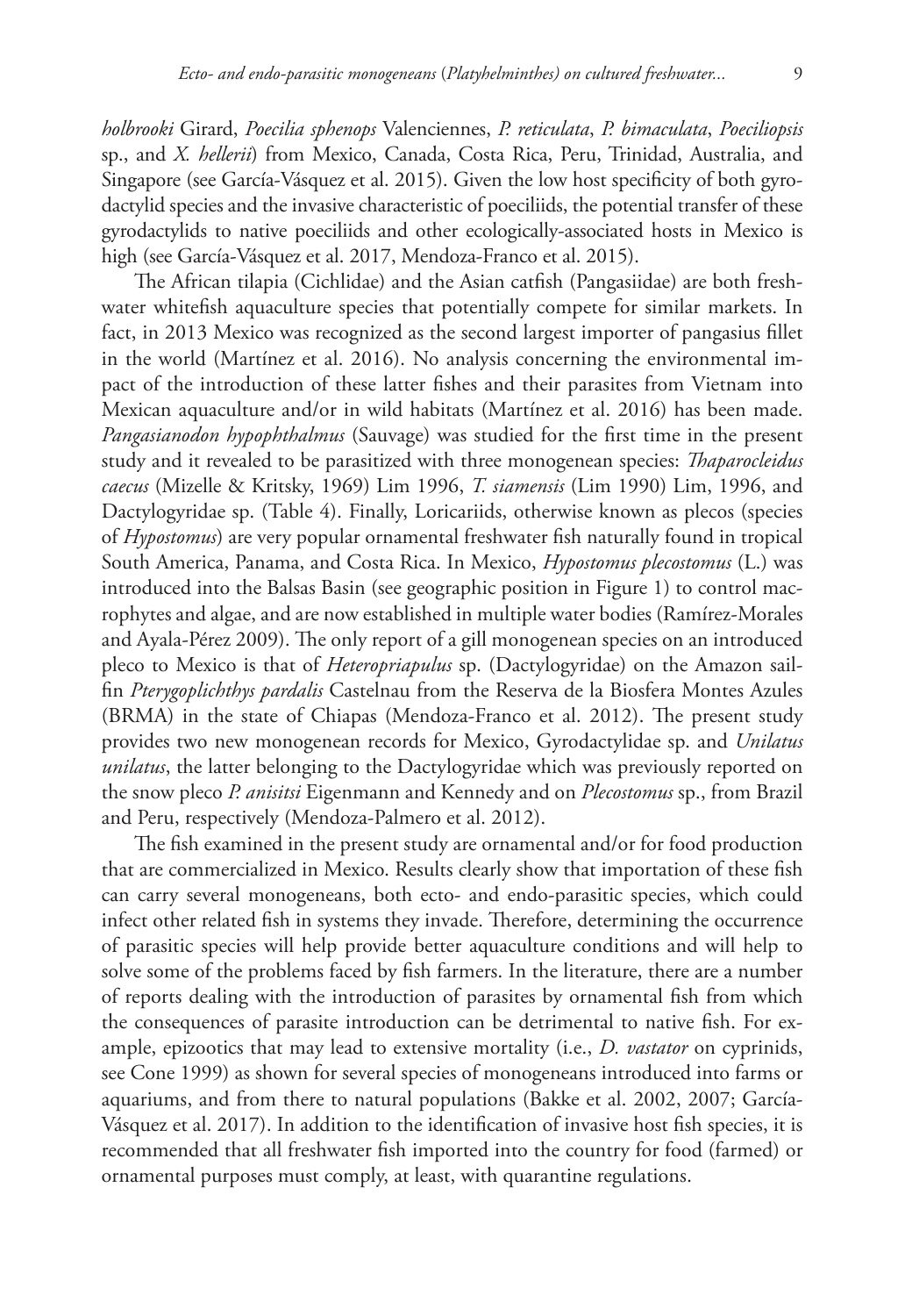## **Acknowledgements**

We thank the owners of the Aquaculture Production Units (APU) located in the municipalities of the state of Morelos, Mexico. MTO was supported by a Master student fellowship (scholarship number 301041) from the Consejo Nacional de Ciencia y Tecnología (CONACyT), Mexico. This study was completed during a search and training visit of MTO to EPOMEX from the Universidad Autónoma de Campeche, Mexico; the visit was financially supported by the Fondo para Elevar la Calidad en la Educación Superior (FECES) 2012 (May-June 2014) in Mexico and FECES 2014 (March-April 2015).

### **References**

- Bakke TA, Harris PD, Cable J (2002) Host specificity dynamics: observations on gyrodactylid monogeneans. International Journal for Parasitology 32: 281–308. [https://doi.](https://doi.org/10.1016/S00207519(01)00331-9) [org/10.1016/S00207519\(01\)00331-9](https://doi.org/10.1016/S00207519(01)00331-9)
- Bakke TA, Cable J, Harris PD (2007) The Biology of Gyrodactylid Monogeneans: The "Russian-Doll Killers". Advances in Parasitology 64: 161–376. [https://doi.org/10.1016/S0065-](https://doi.org/10.1016/S0065-308X(06)64003-7) [308X\(06\)64003-7](https://doi.org/10.1016/S0065-308X(06)64003-7)
- Barroso de Magalhães AL, Jacobi CM (2013) Invasion risks posed by ornamental freshwater fish trade to southeastern Brazilian rivers. Neotropical Ichthyology 11: 433–441. [http://](http://dx.doi.org/10.1590/S1679-62252013005000003) [dx.doi.org/10.1590/S1679-62252013005000003](http://dx.doi.org/10.1590/S1679-62252013005000003)
- Bush AO, Lafferty KD, Lotz JM, Shostak AW (1997) Parasitology meets ecology on its own terms: Margolis et al. revisited. Journal of Parasitology 83: 575–583.<https://doi.org/10.2307/3284227>
- Blackburn TM, Ewen JG (2017) Parasites as drivers and passengers of human-mediated biological Invasions. EcoHealth 14: S61–S73.<https://doi.org/10.1007/s10393-015-1092-6>
- Caspeta-Mandujano J, Cabañas-Carranza G, Mendoza-Franco EF (2009) Helmintos parásitos de peces dulceacuícolas mexicanos, caso Morelos. AGT, Editor, S.A. Primera Edición, Progreso 202 Planta Alta, Col. Escandón, Mexico, 129 pp.
- Cone DK (1999). Monogenea (Phylum: Platyhelminthes). In: Woo PTK (Ed.) Fish Diseases and disorders. CABI Publishing, 289–327.
- Froese R, Pauly D (Eds) (2017) FishBase. <http://www.fishbase.org>[accessed October 2017]
- García-Vásquez A, Hansen H, Shinn AP (2007) A revised description of *Gyrodactylus cichlidarum* Paperna, 1968 (Gyrodactylidae) from the Nile tilapia, *Oreochromis niloticus niloticus* (Cichlidae), and its synonymy with *G. niloticus* Cone, Arthur et Bondad-Reantaso, 1995. Folia Parasitologica 54: 129–140.<https://doi.org/10.14411/fp.2007.018>
- García-Vásquez A, Razo-Mendivil U, Rubio-Godoy M (2015) Morphological and molecular description of eight new species of *Gyrodactylus* von Nordmann, 1832 (Platyhelminthes: Monogenea) from poeciliid fishes, collected in their natural distribution range in the Gulf of Mexico slope, Mexico. Parasitology Research 114: 3337–3355. [https://doi.](https://doi.org/10.1007/s00436-015-4559-z) [org/10.1007/s00436-015-4559-z](https://doi.org/10.1007/s00436-015-4559-z)
- García-Vásquez A, Razo-Mendivil U, Rubio-Godoy M (2017) Triple trouble? Invasive poeciliid fishes carry the introduced tilapia pathogen *Gyrodactylus cichlidarum* in the Mexican highlands. Veterinary Parasitology 235: 37–40. <https://doi.org/10.1016/j.vetpar.2017.01.014>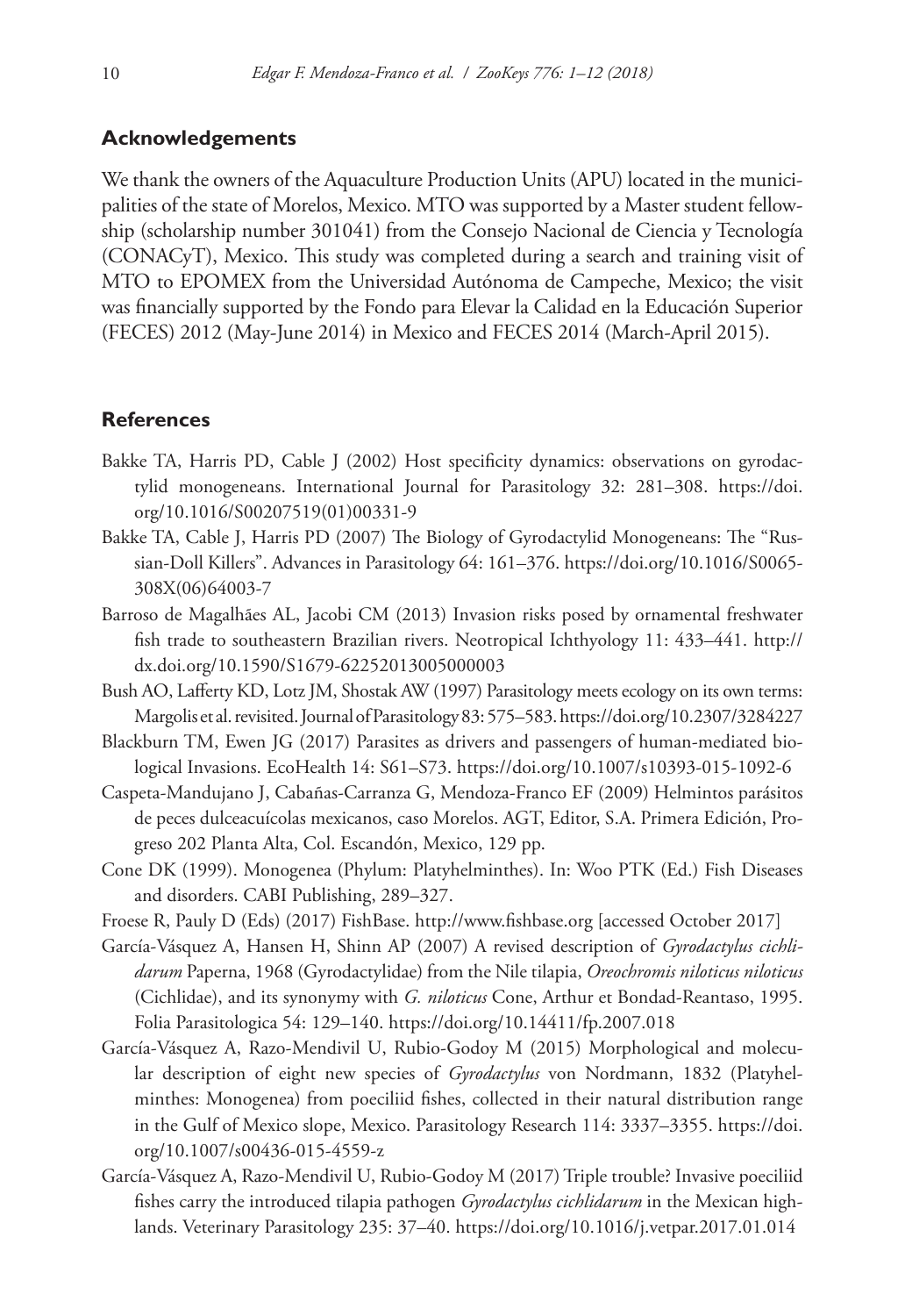- IPPC Secretariat (2005) Identification of risks and management of invasive alien species using the IPPC framework. Proceedings of the workshop on invasive alien species and the International Plant Protection Convention, Braunschweig, Germany, 22–26 September 2003. Rome, Italy, FAO, 301 pp.
- Jiménez-García MI, Vidal-Martínez VM, Lopez-Jiménez S (2001) Monogeneans in introduced and native cichlids in Mexico: evidence for transfer. Journal of Parasitology 84: 907–909. [https://doi.org/10.1645/0022-3395\(2001\)087\[0907:MIIANC\]2.0.CO;2](https://doi.org/10.1645/0022-3395(2001)087%5B0907:MIIANC%5D2.0.CO;2)
- Jogunoori W, Kritsky DC, Venkatanarasaiah J (2004) Neotropical Monogenoidea. 46. Three new species from the gills of introduced aquarium fishes in India, the proposal of *Heterotylus* n. g. and *Diaphorocleidus* n. g., and the reassignment of some previously described species of *Urocleidoides* Mizelle & Price, 1964 (Polyonchoinea: Dactylogyridae). Systematic Parasitology 58: 115–124.<https://doi.org/10.1023/B:SYPA.0000029422.16712.9a>
- Kritsky DC, Thatcher VE, Boeger WA (1989) Neotropical Monogenea. 15 Dactylogyrids from gills of Brazilian Cichlidae with proposal of *Sciadicleithrum* gen. n. (Dactylogyridae). Proceedings of the Helminthological Society of Washington 56: 128–140.
- Kritsky DC, Vidal-Martínez VM, Rodríguez-Canul R (1994) Neotropical Monogenoidea. 19. Dactylogyridae of cichlids (Perciformes) from the Yucatán Peninsula, with descriptions of three new species of *Sciadicleithrum* Kritsky, Thatcher, and Boeger, 1989. Journal Helminthological Society of Washington 61: 26–33.
- Lavergne S, Molofsky J (2007) Increased genetic variation and evolutionary potential drive the success of an invasive grass. PNAS 104: 3883–3888. [https://doi.org/10.1073/](https://doi.org/10.1073/pnas.0607324104) [pnas.0607324104](https://doi.org/10.1073/pnas.0607324104)
- Lim LHS (1996) *Thaparocleidus* Jain, 1952, the senior synonym of *Silurodiscoides* Gussev, 1976 (Monogenea: Ancylodiscoidinae). Systematic Parasitology 35(3): 207–215. [https://doi.](https://doi.org/10.1007/BF00009640) [org/10.1007/BF00009640](https://doi.org/10.1007/BF00009640)
- Martínez ED, Malpica SA, Hernández AJ (2010) Estructura de la producción de la piscicultura de ornato del estado de Morelos y su relación con la diversidad de la oferta. Sociedades rurales, producción y medio ambiente 10: 16–36.
- Martínez CA, Ramírez HM (2016) Catálogo de peces ornamentales producidos en Morelos con capacidad de ser Especies Exóticas Invasoras (EEI). Elaborado dentro del proyecto GEF 00089333 "Aumentar las capacidades de México para manejar especies exóticas invasoras a través de la implementación de la Estrategia Nacional de Especies Invasoras". Morelos, México, 170 pp.
- Mendoza-Franco EF, Caspeta-Mandujano JM, Salgado-Maldonado G (2012) Primer reporte de *Heteropriapulus* sp. (Platelmintos, Monogenoidea) infectando al pez diablo *Pterygoplichthys pardalis* (Siluriformes, Loricariidae) introducido en la cuenca del Rio Lacantún de la Reserva de la biosfera montes azules, Chiapas, México. Jaina 23: 1–6.
- Mendoza-Franco EF, Caspeta-Mandujano JM, Salgado-Maldonado G (2013) New species of *Cacatuocotyle* (Monogenoidea, Dactylogyridae) parasitising the anus and the gill lamellae of *Astyanax aeneus* (Pisces, Ostariophysi: Characidae) from the Rio Lacantún basin in the Biosphere Reserve of Montes Azules, Chiapas, Mexico. Parasitology Research 112: 199–205.<https://doi.org/10.1007/s00436-012-3126-0>
- Mendoza-Franco EF, Caspeta-Mandujano JM, Salgado-Maldonado G, Matamoros WA (2015a) Two new species of *Urocleidoides* Mizelle et Price, 1964 (Monogenoidea) from the